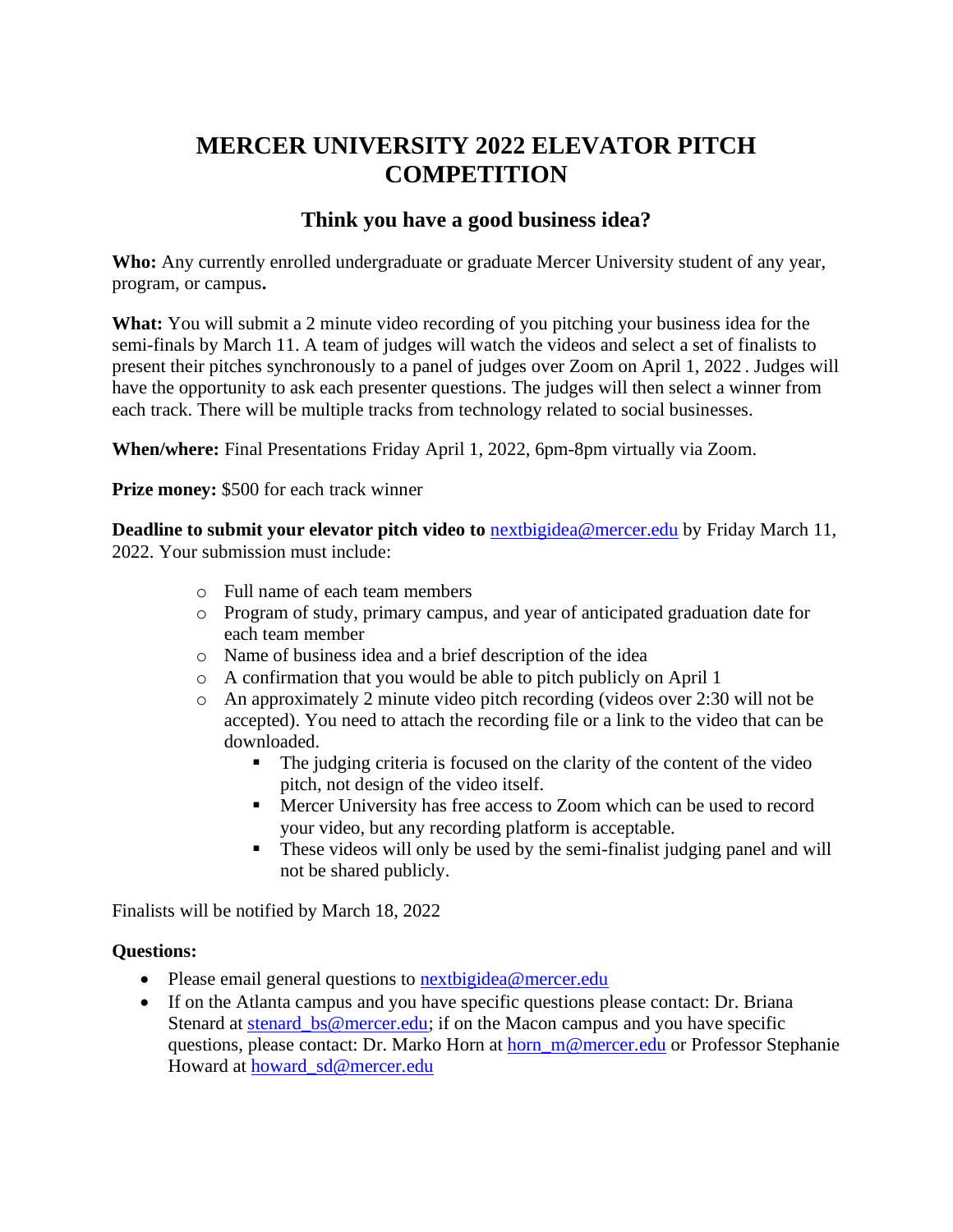# **Rules:**

Submissions may be entered by individuals or teams. Each individual or team may enter one idea, and participate on only one team. At least one member of the team must be a currently enrolled Mercer University student.

If selected as a finalist, at least one team member, who is a current Mercer student, must be present to pitch for the final pitch competition. Not all of the team members have to pitch but we would encourage them to participate in the question-and-answer section from the judges.

Contestants are expected to behave respectfully to all other contestants, judges, volunteers, and audience members. Failure to do so may result in disqualification of the team.

Teams must disclose any funding already received. Entrants must not have accepted any institutional funding for the idea being presented. Institutional funding includes any type of funding that gives anyone outside the team (including non-managing founders) an equity stake in the business. Entrants must not have accepted any non-institutional funding in excess of \$100,000. Non-institutional funding includes any type of funding where there is no equity ownership associated with the funding (e.g. funds from contests, grants, friends and family, bank loans, etc.). Funding for one's academic research does not count as the non-institutional funding with the above limit. No joint ventures with already established companies will be accepted.

If you have already received money from the Mercer Innovation Center for your idea, whether through a prior Next Big Idea competition, Elevator Pitch competition or through the MIC Fellowship you are not eligible to compete in the Next Big Idea. You can compete again if you competed in prior competitions, but didn't win money.

Submissions must be the original work of entrants. Any team/individual discovered to be submitting others' ideas without appropriate consent and attribution will be immediately disqualified and will have to return any awarded amount.

# **What is an Elevator Pitch?**

The term "elevator pitch" captures the ability of an entrepreneur to have his or her business concept down so tightly and effectively that he or she could walk into a hypothetical elevator, meet a potential investor, and convey the essence of his or her business by the time the elevator reaches the 20th floor. You should be able to deliver your pitch in 120 seconds (or 2 minutes).

**Elements you could cover in your pitch** (you do not have to cover all these elements, you won't have time in 2 minutes):

## **1. The problem**

Everything starts and ends with the customer. So open with the customer problem you are solving or the need you are fulfilling. Tell a story or communicate a real life scenario about a customer or relate your personal experience with the venture. This is memorable to the listener and helps the investor understand the problem or need in personal terms.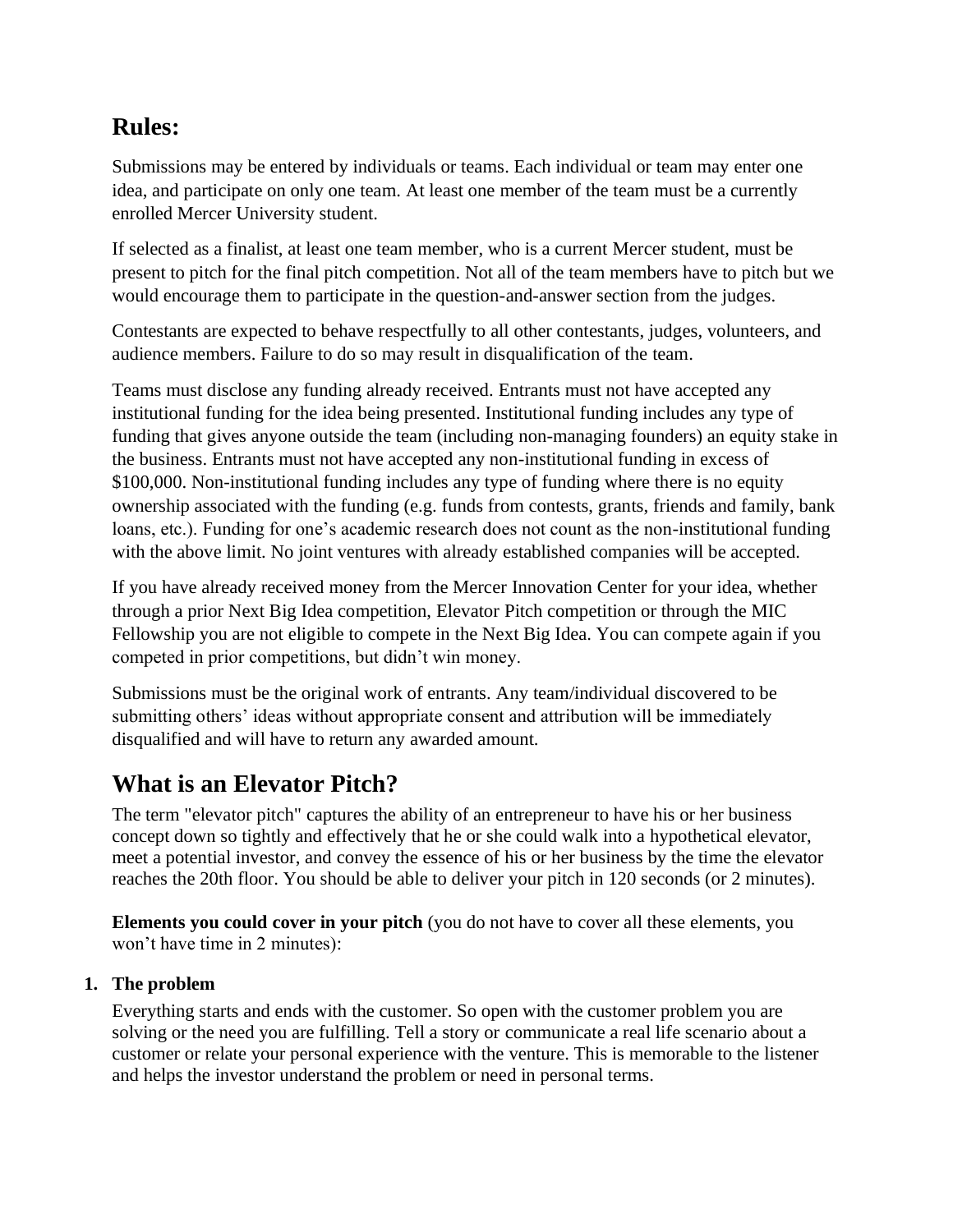#### **2. The solution**

Briefly describe what you sell and how it solves the problem or meets the need. Do not go into excruciating detail but do explain why it works. Indicate what real benefits you provide.

### **3. The market**

Briefly indicate to whom you are selling your product or service. Help the investor understand the customer in a concrete way. Address the industry and describe your target market. Adding customer testimonials or customer feedback is good to do here.

## **4. The competition**

Mention the competition (and there is always some form of competition). Competitors help investors understand the problem, existing solutions and the potential size of the market. Acknowledge how others solve the problem, and then explain why your solution is better.

## **5. Competitive advantage**

What do you have that is sustainable and hard for others to duplicate? Explain why your company is different and why you have an advantage over competitors. How is your product or service unique? Do you provide some special customer service, have a better distribution approach, boast partners that add credibility or have access to proprietary technology?

#### **6. The revenue model**

How will you make money? What are your revenue drivers and what kinds of margins can you anticipate?

## **7. Operations**

Talk about how you will produce your product or deliver your service. What sort of system or process will you use?

#### **8. The team**

Why should anyone bet on you? Build the credibility of our company by talking about your team's background, experience and achievements. Mention key advisors, financial backers or contacts that you've developed.

#### **9. The finances**

Mention any financing that you've raised. Say what you need to executive your business plan effectively and achieve the long-term vision of your company.

#### **10. The close**

Close strongly by reiterating that you are solving a problem in a specific market with a model that works and a team that can execute.

-Developed by Michael Morris